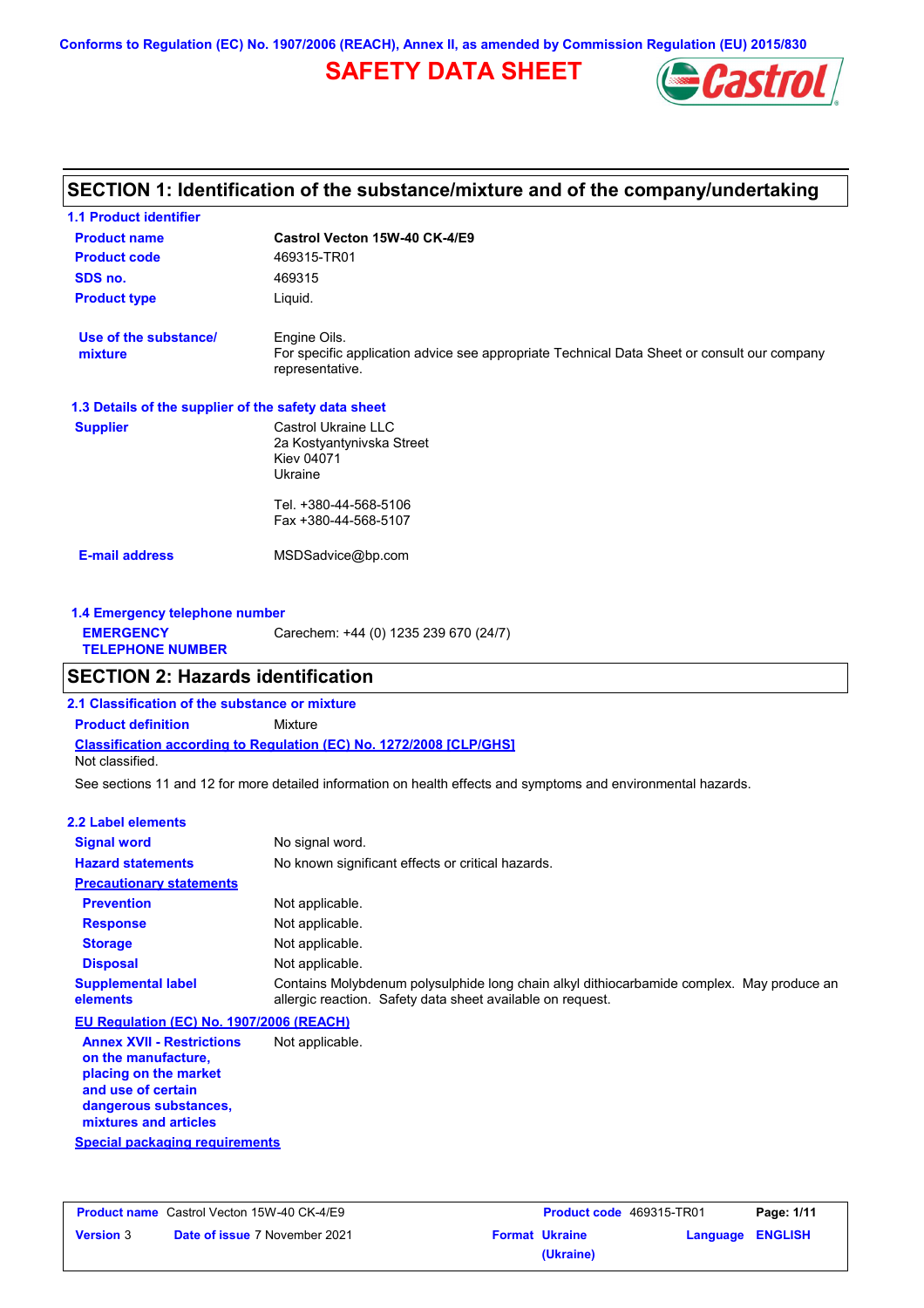# **SECTION 2: Hazards identification**

| <b>Containers to be fitted</b><br>with child-resistant<br>fastenings                                                     | Not applicable.                                                                                                                                                                                                                 |
|--------------------------------------------------------------------------------------------------------------------------|---------------------------------------------------------------------------------------------------------------------------------------------------------------------------------------------------------------------------------|
| <b>Tactile warning of danger</b>                                                                                         | Not applicable.                                                                                                                                                                                                                 |
| 2.3 Other hazards                                                                                                        |                                                                                                                                                                                                                                 |
| <b>Results of PBT and vPvB</b><br>assessment                                                                             | Product does not meet the criteria for PBT or vPvB according to Regulation (EC) No. 1907/2006,<br>Annex XIII.                                                                                                                   |
| <b>Product meets the criteria</b><br>for PBT or vPvB according<br>to Regulation (EC) No.<br><b>1907/2006, Annex XIII</b> | This mixture does not contain any substances that are assessed to be a PBT or a vPvB.                                                                                                                                           |
| Other hazards which do<br>not result in classification                                                                   | $\beta$ efatting to the skin.<br>USED ENGINE OILS<br>Used engine oil may contain hazardous components which have the potential to cause skin<br>cancer.<br>See Toxicological Information, section 11 of this Safety Data Sheet. |
|                                                                                                                          | Experimental data on one or more of the components has been used to determine all or part of                                                                                                                                    |

# **SECTION 3: Composition/information on ingredients**

#### **3.2 Mixtures**

#### Mixture **Product definition**

Highly refined base oil (IP 346 DMSO extract < 3%). Proprietary performance additives.

the hazard classification of this product.

| <b>Product/ingredient</b><br>name                                                               | <b>Identifiers</b>                                                                      | $\%$  | <b>Regulation (EC) No.</b><br>1272/2008 [CLP]                                                                                          | <b>Type</b> |
|-------------------------------------------------------------------------------------------------|-----------------------------------------------------------------------------------------|-------|----------------------------------------------------------------------------------------------------------------------------------------|-------------|
| Distillates (petroleum), hydrotreated<br>heavy paraffinic                                       | REACH #: 01-2119484627-25<br>EC: 265-157-1<br>CAS: 64742-54-7<br>Index: 649-467-00-8    | ≤3    | Asp. Tox. 1, H304                                                                                                                      | $[1]$       |
| reaction mass of isomers of:<br>C7-9-alkyl 3-(3,5-di-tert-butyl-<br>4-hydroxyphenyl) propionate | REACH #: 01-0000015551-76<br>$EC: 406-040-9$<br>CAS: 125643-61-0<br>Index: 607-530-00-7 | -≤3   | Aquatic Chronic 4, H413                                                                                                                | $[1]$       |
| zinc bis[O-(6-methylheptyl)] bis[O-<br>(sec-butyl)] bis(dithiophosphate)                        | REACH #: 01-2119543726-33<br>EC: 298-577-9<br>CAS: 93819-94-4                           | -≤3   | Skin Irrit. 2, H315<br>Eye Dam. 1, H318<br>Aquatic Chronic 2, H411                                                                     | $[1]$       |
| Phenol, dodecyl-, branched                                                                      | REACH #: 01-2119513207-49<br>EC: 310-154-3<br>CAS: 121158-58-5<br>Index: 604-092-00-9   | < 0.3 | Skin Corr. 1C, H314<br>Eye Dam. 1, H318<br>Repr. 1B, H360F<br>Aquatic Acute 1, H400<br>$(M=10)$<br>Aquatic Chronic 1, H410<br>$(M=10)$ | [1] [5]     |
| Molybdenum polysulphide long chain<br>alkyl dithiocarbamide complex                             | REACH #: 01-0000019337-66<br>EC: 457-320-2<br>$CAS: -$                                  | ≤0.3  | <b>Skin Irrit. 2, H315</b><br>Skin Sens. 1B, H317<br>Aquatic Chronic 3, H412                                                           | $[1]$       |

#### **Type**

[1] Substance classified with a health or environmental hazard

[2] Substance with a workplace exposure limit

[3] Substance meets the criteria for PBT according to Regulation (EC) No. 1907/2006, Annex XIII

[4] Substance meets the criteria for vPvB according to Regulation (EC) No. 1907/2006, Annex XIII

[5] Substance of equivalent concern

[6] Additional disclosure due to company policy

Occupational exposure limits, if available, are listed in Section 8.

| <b>Product name</b> Castrol Vecton 15W-40 CK-4/E9 |                                      | <b>Product code</b> 469315-TR01 |                       | Page: 2/11              |  |
|---------------------------------------------------|--------------------------------------|---------------------------------|-----------------------|-------------------------|--|
| <b>Version 3</b>                                  | <b>Date of issue 7 November 2021</b> |                                 | <b>Format Ukraine</b> | <b>Language ENGLISH</b> |  |
|                                                   |                                      |                                 | (Ukraine)             |                         |  |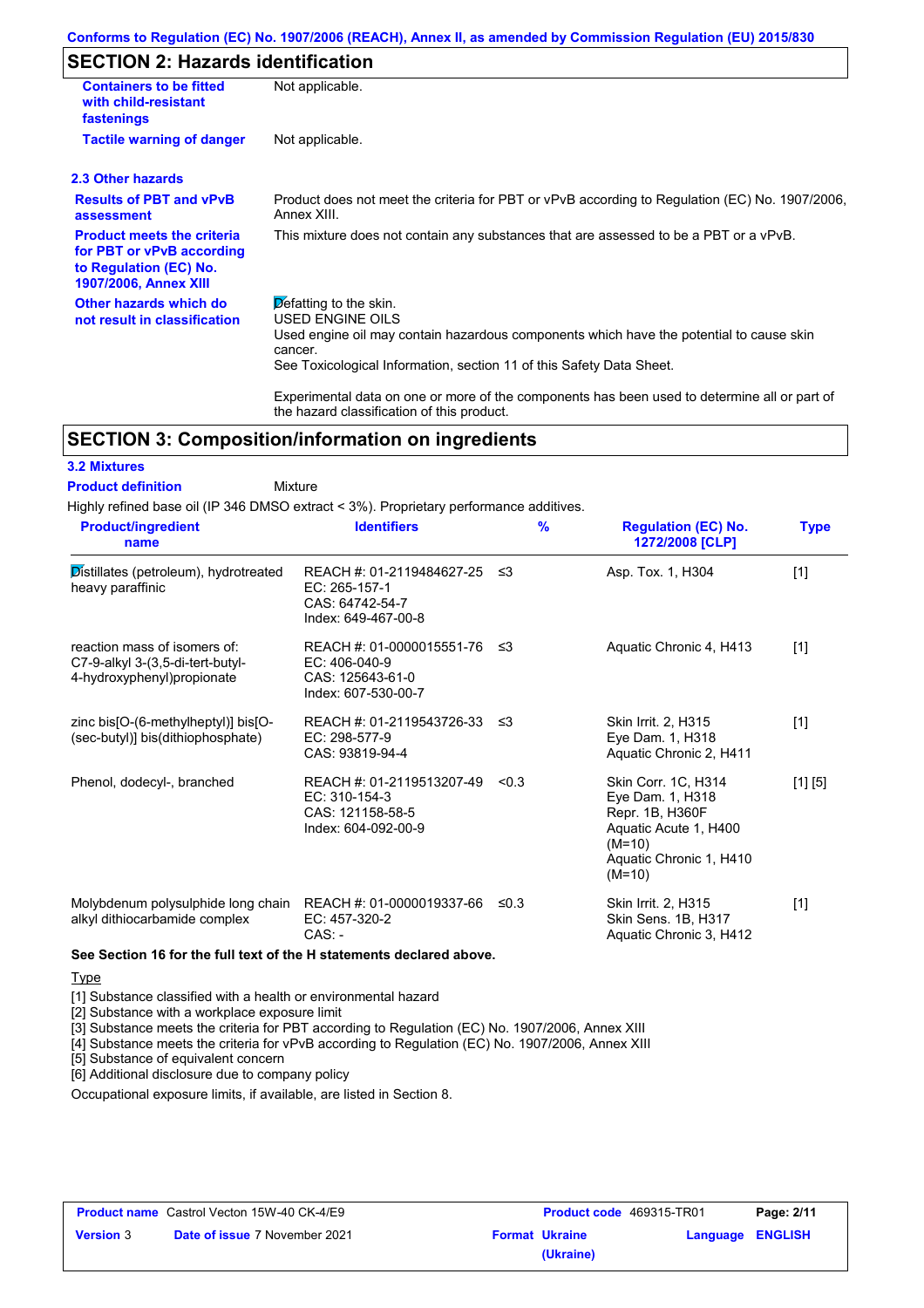# **SECTION 4: First aid measures**

| 4.1 Description of first aid measures |                                                                                                                                                                                                                                         |
|---------------------------------------|-----------------------------------------------------------------------------------------------------------------------------------------------------------------------------------------------------------------------------------------|
| Eye contact                           | In case of contact, immediately flush eyes with plenty of water for at least 15 minutes. Eyelids<br>should be held away from the eyeball to ensure thorough rinsing. Check for and remove any<br>contact lenses. Get medical attention. |
| <b>Skin contact</b>                   | Wash skin thoroughly with soap and water or use recognised skin cleanser. Remove<br>contaminated clothing and shoes. Wash clothing before reuse. Clean shoes thoroughly before<br>reuse. Get medical attention if irritation develops.  |
| <b>Inhalation</b>                     | If inhaled, remove to fresh air. Get medical attention if symptoms occur.                                                                                                                                                               |
| <b>Ingestion</b>                      | Do not induce vomiting unless directed to do so by medical personnel. Get medical attention if<br>symptoms occur.                                                                                                                       |
| <b>Protection of first-aiders</b>     | No action shall be taken involving any personal risk or without suitable training. It may be<br>dangerous to the person providing aid to give mouth-to-mouth resuscitation.                                                             |

#### **4.2 Most important symptoms and effects, both acute and delayed**

See Section 11 for more detailed information on health effects and symptoms.

| <b>Potential acute health effects</b> |                                                                                                                   |
|---------------------------------------|-------------------------------------------------------------------------------------------------------------------|
| <b>Inhalation</b>                     | Vapour inhalation under ambient conditions is not normally a problem due to low vapour<br>pressure.               |
| <b>Ingestion</b>                      | No known significant effects or critical hazards.                                                                 |
| <b>Skin contact</b>                   | Defatting to the skin. May cause skin dryness and irritation.                                                     |
| Eye contact                           | Mot classified as an eye irritant. Based on data available for this or related materials.                         |
|                                       | Delayed and immediate effects as well as chronic effects from short and long-term exposure                        |
| <b>Inhalation</b>                     | Overexposure to the inhalation of airborne droplets or aerosols may cause irritation of the<br>respiratory tract. |
| <b>Ingestion</b>                      | Ingestion of large quantities may cause nausea and diarrhoea.                                                     |
| <b>Skin contact</b>                   | Prolonged or repeated contact can defat the skin and lead to irritation and/or dermatitis.                        |
| Eye contact                           | Potential risk of transient stinging or redness if accidental eye contact occurs.                                 |

#### **4.3 Indication of any immediate medical attention and special treatment needed**

| <b>Notes to physician</b>                                 | Treatment should in general be symptomatic and directed to relieving any effects.                                                                                                                                                                                                                                                                                 |  |  |  |  |
|-----------------------------------------------------------|-------------------------------------------------------------------------------------------------------------------------------------------------------------------------------------------------------------------------------------------------------------------------------------------------------------------------------------------------------------------|--|--|--|--|
| <b>SECTION 5: Firefighting measures</b>                   |                                                                                                                                                                                                                                                                                                                                                                   |  |  |  |  |
| 5.1 Extinguishing media                                   |                                                                                                                                                                                                                                                                                                                                                                   |  |  |  |  |
| <b>Suitable extinguishing</b><br>media                    | In case of fire, use foam, dry chemical or carbon dioxide extinguisher or spray.                                                                                                                                                                                                                                                                                  |  |  |  |  |
| <b>Unsuitable extinguishing</b><br>media                  | Do not use water jet. The use of a water jet may cause the fire to spread by splashing the<br>burning product.                                                                                                                                                                                                                                                    |  |  |  |  |
| 5.2 Special hazards arising from the substance or mixture |                                                                                                                                                                                                                                                                                                                                                                   |  |  |  |  |
| <b>Hazards from the</b><br>substance or mixture           | In a fire or if heated, a pressure increase will occur and the container may burst.                                                                                                                                                                                                                                                                               |  |  |  |  |
| <b>Hazardous combustion</b><br>products                   | Combustion products may include the following:<br>carbon oxides (CO, CO <sub>2</sub> ) (carbon monoxide, carbon dioxide)                                                                                                                                                                                                                                          |  |  |  |  |
| 5.3 Advice for firefighters                               |                                                                                                                                                                                                                                                                                                                                                                   |  |  |  |  |
| <b>Special precautions for</b><br>fire-fighters           | No action shall be taken involving any personal risk or without suitable training. Promptly<br>isolate the scene by removing all persons from the vicinity of the incident if there is a fire.                                                                                                                                                                    |  |  |  |  |
| <b>Special protective</b><br>equipment for fire-fighters  | Fire-fighters should wear appropriate protective equipment and self-contained breathing<br>apparatus (SCBA) with a full face-piece operated in positive pressure mode. Clothing for fire-<br>fighters (including helmets, protective boots and gloves) conforming to European standard EN<br>469 will provide a basic level of protection for chemical incidents. |  |  |  |  |

# **SECTION 6: Accidental release measures**

### **6.1 Personal precautions, protective equipment and emergency procedures**

| <b>For non-emergency</b> | No action shall be taken involving any personal risk or without suitable training. Evacuate |
|--------------------------|---------------------------------------------------------------------------------------------|
| personnel                | surrounding areas. Keep unnecessary and unprotected personnel from entering. Do not touch   |
|                          | or walk through spilt material. Floors may be slippery; use care to avoid falling. Put on   |
|                          | appropriate personal protective equipment.                                                  |

|                  | <b>Product name</b> Castrol Vecton 15W-40 CK-4/E9 | <b>Product code</b> 469315-TR01 |                  | Page: 3/11 |
|------------------|---------------------------------------------------|---------------------------------|------------------|------------|
| <b>Version 3</b> | <b>Date of issue 7 November 2021</b>              | <b>Format Ukraine</b>           | Language ENGLISH |            |
|                  |                                                   | (Ukraine)                       |                  |            |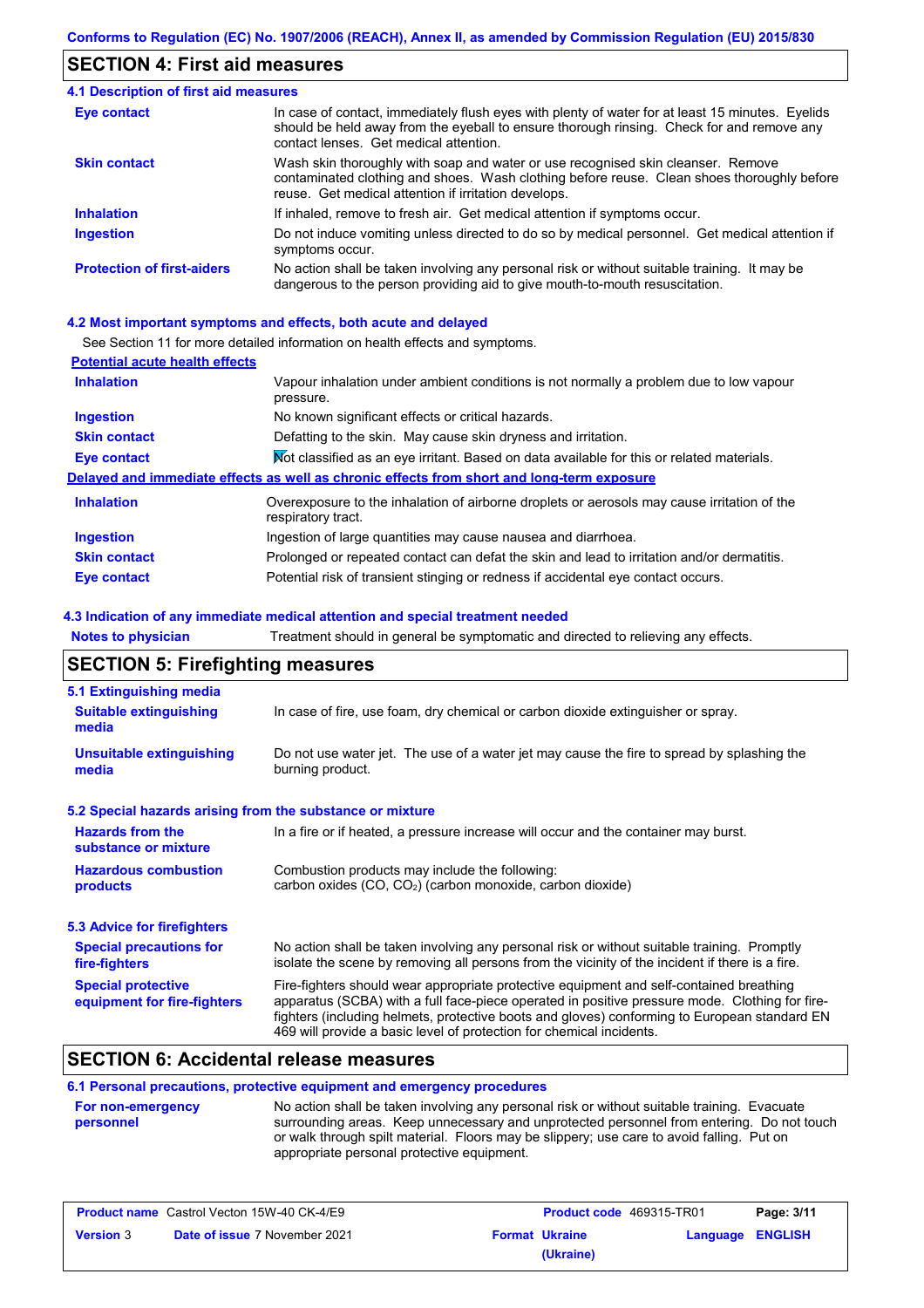# **SECTION 6: Accidental release measures**

| For emergency responders                                 | Entry into a confined space or poorly ventilated area contaminated with vapour, mist or fume is<br>extremely hazardous without the correct respiratory protective equipment and a safe system of<br>work. Wear self-contained breathing apparatus. Wear a suitable chemical protective suit.<br>Chemical resistant boots. See also the information in "For non-emergency personnel".           |
|----------------------------------------------------------|------------------------------------------------------------------------------------------------------------------------------------------------------------------------------------------------------------------------------------------------------------------------------------------------------------------------------------------------------------------------------------------------|
| <b>6.2 Environmental</b><br>precautions                  | Avoid dispersal of spilt material and runoff and contact with soil, waterways, drains and sewers.<br>Inform the relevant authorities if the product has caused environmental pollution (sewers,<br>waterways, soil or air).                                                                                                                                                                    |
| 6.3 Methods and material for containment and cleaning up |                                                                                                                                                                                                                                                                                                                                                                                                |
| <b>Small spill</b>                                       | Stop leak if without risk. Move containers from spill area. Absorb with an inert material and<br>place in an appropriate waste disposal container. Dispose of via a licensed waste disposal<br>contractor.                                                                                                                                                                                     |
| Large spill                                              | Stop leak if without risk. Move containers from spill area. Prevent entry into sewers, water<br>courses, basements or confined areas. Contain and collect spillage with non-combustible,<br>absorbent material e.g. sand, earth, vermiculite or diatomaceous earth and place in container<br>for disposal according to local regulations. Dispose of via a licensed waste disposal contractor. |
| 6.4 Reference to other                                   | See Section 1 for emergency contact information.                                                                                                                                                                                                                                                                                                                                               |
| <b>sections</b>                                          | See Section 5 for firefighting measures.                                                                                                                                                                                                                                                                                                                                                       |
|                                                          | See Section 8 for information on appropriate personal protective equipment.                                                                                                                                                                                                                                                                                                                    |
|                                                          | See Section 12 for environmental precautions.                                                                                                                                                                                                                                                                                                                                                  |
|                                                          | See Section 13 for additional waste treatment information.                                                                                                                                                                                                                                                                                                                                     |

### **SECTION 7: Handling and storage**

| 7.1 Precautions for safe handling                                                    |                                                                                                                                                                                                                                                                                                                                                                                                                                                                                          |
|--------------------------------------------------------------------------------------|------------------------------------------------------------------------------------------------------------------------------------------------------------------------------------------------------------------------------------------------------------------------------------------------------------------------------------------------------------------------------------------------------------------------------------------------------------------------------------------|
| <b>Protective measures</b>                                                           | Put on appropriate personal protective equipment.                                                                                                                                                                                                                                                                                                                                                                                                                                        |
| <b>Advice on general</b><br>occupational hygiene                                     | Eating, drinking and smoking should be prohibited in areas where this material is handled,<br>stored and processed. Wash thoroughly after handling. Remove contaminated clothing and<br>protective equipment before entering eating areas. See also Section 8 for additional<br>information on hygiene measures.                                                                                                                                                                         |
| <b>7.2 Conditions for safe</b><br>storage, including any<br><i>incompatibilities</i> | Store in accordance with local regulations. Store in a dry, cool and well-ventilated area, away<br>from incompatible materials (see Section 10). Keep away from heat and direct sunlight. Keep<br>container tightly closed and sealed until ready for use. Containers that have been opened must<br>be carefully resealed and kept upright to prevent leakage. Store and use only in equipment/<br>containers designed for use with this product. Do not store in unlabelled containers. |
| <b>Not suitable</b>                                                                  | Prolonged exposure to elevated temperature.                                                                                                                                                                                                                                                                                                                                                                                                                                              |

### **SECTION 8: Exposure controls/personal protection**

#### **8.1 Control parameters**

**procedures**

#### **Occupational exposure limits**

No exposure limit value known.

Whilst specific OELs for certain components may be shown in this section, other components may be present in any mist, vapour or dust produced. Therefore, the specific OELs may not be applicable to the product as a whole and are provided for guidance only.

**Recommended monitoring**  If this product contains ingredients with exposure limits, personal, workplace atmosphere or biological monitoring may be required to determine the effectiveness of the ventilation or other control measures and/or the necessity to use respiratory protective equipment. Reference should be made to monitoring standards, such as the following: European Standard EN 689 (Workplace atmospheres - Guidance for the assessment of exposure by inhalation to chemical agents for comparison with limit values and measurement strategy) European Standard EN 14042 (Workplace atmospheres - Guide for the application and use of procedures for the assessment of exposure to chemical and biological agents) European Standard EN 482 (Workplace atmospheres - General requirements for the performance of procedures for the measurement of chemical agents) Reference to national guidance documents for methods for the determination of hazardous substances will also be required.

#### **Derived No Effect Level**

No DNELs/DMELs available.

#### **Predicted No Effect Concentration**

No PNECs available

|                  | <b>Product name</b> Castrol Vecton 15W-40 CK-4/E9 |
|------------------|---------------------------------------------------|
| <b>Version 3</b> | <b>Date of issue 7 November 2021</b>              |

| Castrol Vecton 15W-40 CK-4/E9        | <b>Product code</b> 469315-TR01 |                         | Page: 4/11 |
|--------------------------------------|---------------------------------|-------------------------|------------|
| <b>Date of issue 7 November 2021</b> | <b>Format Ukraine</b>           | <b>Language ENGLISH</b> |            |
|                                      | (Ukraine)                       |                         |            |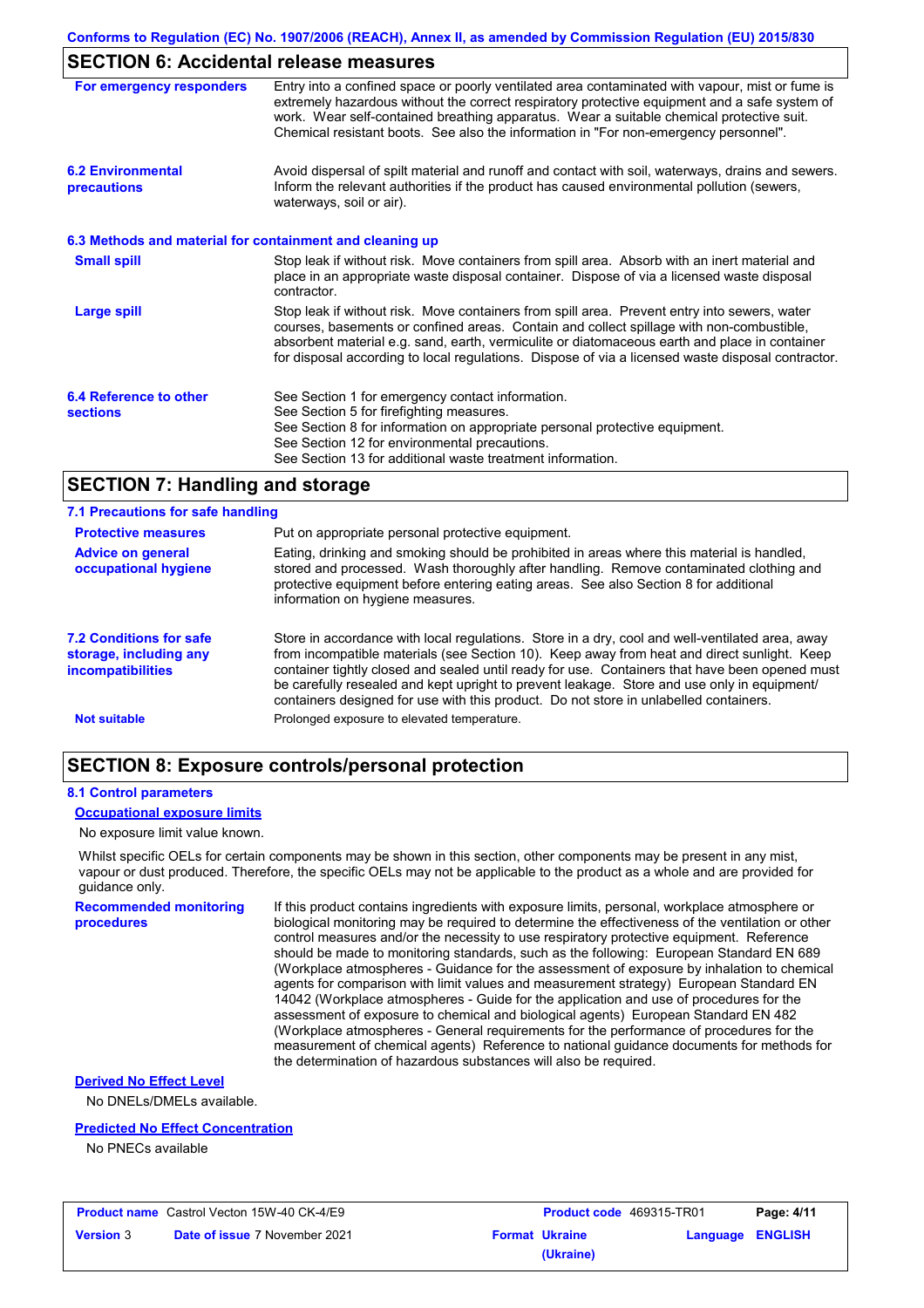# **SECTION 8: Exposure controls/personal protection**

| <b>8.2 Exposure controls</b>               |                                                                                                                                                                                                                                                                                                                                                                                                                                                                                                                                                                                                                                                                                                                                                                                                                                                                                                                                                                                                         |
|--------------------------------------------|---------------------------------------------------------------------------------------------------------------------------------------------------------------------------------------------------------------------------------------------------------------------------------------------------------------------------------------------------------------------------------------------------------------------------------------------------------------------------------------------------------------------------------------------------------------------------------------------------------------------------------------------------------------------------------------------------------------------------------------------------------------------------------------------------------------------------------------------------------------------------------------------------------------------------------------------------------------------------------------------------------|
| <b>Appropriate engineering</b><br>controls | Provide exhaust ventilation or other engineering controls to keep the relevant airborne<br>concentrations below their respective occupational exposure limits.<br>All activities involving chemicals should be assessed for their risks to health, to ensure<br>exposures are adequately controlled. Personal protective equipment should only be considered<br>after other forms of control measures (e.g. engineering controls) have been suitably evaluated.<br>Personal protective equipment should conform to appropriate standards, be suitable for use, be<br>kept in good condition and properly maintained.<br>Your supplier of personal protective equipment should be consulted for advice on selection and<br>appropriate standards. For further information contact your national organisation for standards.<br>The final choice of protective equipment will depend upon a risk assessment. It is important to<br>ensure that all items of personal protective equipment are compatible. |
| <b>Individual protection measures</b>      |                                                                                                                                                                                                                                                                                                                                                                                                                                                                                                                                                                                                                                                                                                                                                                                                                                                                                                                                                                                                         |
| <b>Hygiene measures</b>                    | Wash hands, forearms and face thoroughly after handling chemical products, before eating,<br>smoking and using the lavatory and at the end of the working period. Ensure that eyewash<br>stations and safety showers are close to the workstation location.                                                                                                                                                                                                                                                                                                                                                                                                                                                                                                                                                                                                                                                                                                                                             |
| <b>Respiratory protection</b>              | In case of insufficient ventilation, wear suitable respiratory equipment.<br>The correct choice of respiratory protection depends upon the chemicals being handled, the<br>conditions of work and use, and the condition of the respiratory equipment. Safety procedures<br>should be developed for each intended application. Respiratory protection equipment should<br>therefore be chosen in consultation with the supplier/manufacturer and with a full assessment<br>of the working conditions.                                                                                                                                                                                                                                                                                                                                                                                                                                                                                                   |
| <b>Eye/face protection</b>                 | Safety glasses with side shields.                                                                                                                                                                                                                                                                                                                                                                                                                                                                                                                                                                                                                                                                                                                                                                                                                                                                                                                                                                       |
| <b>Skin protection</b>                     |                                                                                                                                                                                                                                                                                                                                                                                                                                                                                                                                                                                                                                                                                                                                                                                                                                                                                                                                                                                                         |
| <b>Hand protection</b>                     | <b>General Information:</b>                                                                                                                                                                                                                                                                                                                                                                                                                                                                                                                                                                                                                                                                                                                                                                                                                                                                                                                                                                             |
|                                            | Because specific work environments and material handling practices vary, safety procedures<br>should be developed for each intended application. The correct choice of protective gloves<br>depends upon the chemicals being handled, and the conditions of work and use. Most gloves<br>provide protection for only a limited time before they must be discarded and replaced (even the<br>best chemically resistant gloves will break down after repeated chemical exposures).                                                                                                                                                                                                                                                                                                                                                                                                                                                                                                                        |
|                                            | Gloves should be chosen in consultation with the supplier / manufacturer and taking account of<br>a full assessment of the working conditions.                                                                                                                                                                                                                                                                                                                                                                                                                                                                                                                                                                                                                                                                                                                                                                                                                                                          |
|                                            | Recommended: Nitrile gloves.<br><b>Breakthrough time:</b>                                                                                                                                                                                                                                                                                                                                                                                                                                                                                                                                                                                                                                                                                                                                                                                                                                                                                                                                               |
|                                            | Breakthrough time data are generated by glove manufacturers under laboratory test conditions<br>and represent how long a glove can be expected to provide effective permeation resistance. It<br>is important when following breakthrough time recommendations that actual workplace<br>conditions are taken into account. Always consult with your glove supplier for up-to-date<br>technical information on breakthrough times for the recommended glove type.<br>Our recommendations on the selection of gloves are as follows:                                                                                                                                                                                                                                                                                                                                                                                                                                                                      |
|                                            | Continuous contact:                                                                                                                                                                                                                                                                                                                                                                                                                                                                                                                                                                                                                                                                                                                                                                                                                                                                                                                                                                                     |
|                                            | Gloves with a minimum breakthrough time of 240 minutes, or >480 minutes if suitable gloves<br>can be obtained.<br>If suitable gloves are not available to offer that level of protection, gloves with shorter<br>breakthrough times may be acceptable as long as appropriate glove maintenance and<br>replacement regimes are determined and adhered to.                                                                                                                                                                                                                                                                                                                                                                                                                                                                                                                                                                                                                                                |
|                                            | Short-term / splash protection:                                                                                                                                                                                                                                                                                                                                                                                                                                                                                                                                                                                                                                                                                                                                                                                                                                                                                                                                                                         |
|                                            | Recommended breakthrough times as above.<br>It is recognised that for short-term, transient exposures, gloves with shorter breakthrough times<br>may commonly be used. Therefore, appropriate maintenance and replacement regimes must<br>be determined and rigorously followed.                                                                                                                                                                                                                                                                                                                                                                                                                                                                                                                                                                                                                                                                                                                        |
|                                            | <b>Glove Thickness:</b>                                                                                                                                                                                                                                                                                                                                                                                                                                                                                                                                                                                                                                                                                                                                                                                                                                                                                                                                                                                 |
|                                            | For general applications, we recommend gloves with a thickness typically greater than 0.35 mm.                                                                                                                                                                                                                                                                                                                                                                                                                                                                                                                                                                                                                                                                                                                                                                                                                                                                                                          |
|                                            | It should be emphasised that glove thickness is not necessarily a good predictor of glove<br>resistance to a specific chemical, as the permeation efficiency of the glove will be dependent<br>on the exact composition of the glove material. Therefore, glove selection should also be based<br>on consideration of the task requirements and knowledge of breakthrough times.<br>Glove thickness may also vary depending on the glove manufacturer, the glove type and the<br>glove model. Therefore, the manufacturers' technical data should always be taken into account                                                                                                                                                                                                                                                                                                                                                                                                                          |

| <b>Product name</b> Castrol Vecton 15W-40 CK-4/E9 |                                      | <b>Product code</b> 469315-TR01 |                       | Page: 5/11       |  |
|---------------------------------------------------|--------------------------------------|---------------------------------|-----------------------|------------------|--|
| <b>Version 3</b>                                  | <b>Date of issue 7 November 2021</b> |                                 | <b>Format Ukraine</b> | Language ENGLISH |  |
|                                                   |                                      |                                 | (Ukraine)             |                  |  |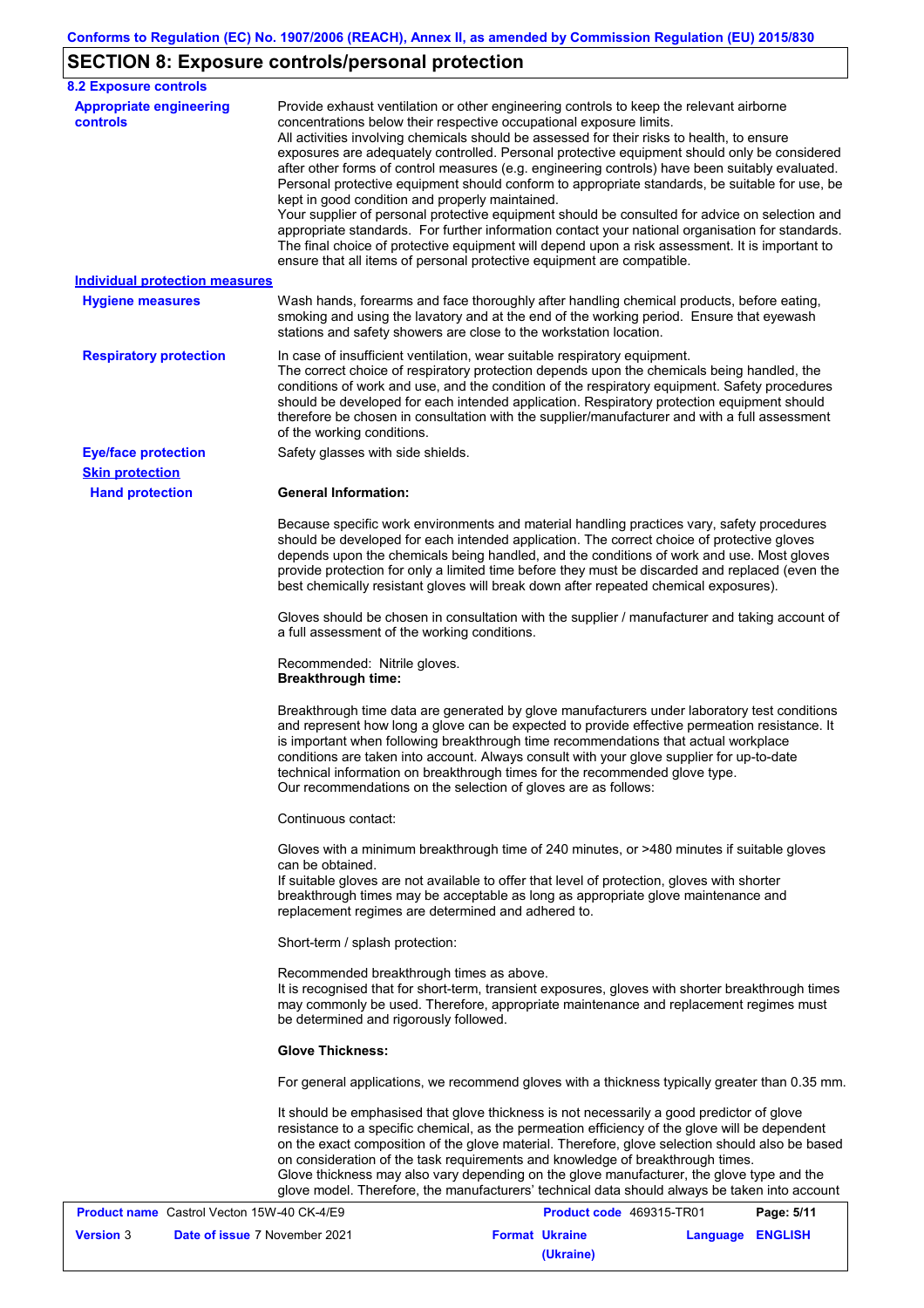# **SECTION 8: Exposure controls/personal protection**

|  | to ensure selection of the most appropriate glove for the task. |  |  |  |  |
|--|-----------------------------------------------------------------|--|--|--|--|
|  |                                                                 |  |  |  |  |

Note: Depending on the activity being conducted, gloves of varying thickness may be required for specific tasks. For example:

 • Thinner gloves (down to 0.1 mm or less) may be required where a high degree of manual dexterity is needed. However, these gloves are only likely to give short duration protection and would normally be just for single use applications, then disposed of.

 • Thicker gloves (up to 3 mm or more) may be required where there is a mechanical (as well as a chemical) risk i.e. where there is abrasion or puncture potential.

| <b>Skin and body</b>                             | Use of protective clothing is good industrial practice.<br>Personal protective equipment for the body should be selected based on the task being<br>performed and the risks involved and should be approved by a specialist before handling this<br>product.<br>Cotton or polyester/cotton overalls will only provide protection against light superficial<br>contamination that will not soak through to the skin. Overalls should be laundered on a regular<br>basis. When the risk of skin exposure is high (e.g. when cleaning up spillages or if there is a<br>risk of splashing) then chemical resistant aprons and/or impervious chemical suits and boots<br>will be required. |
|--------------------------------------------------|---------------------------------------------------------------------------------------------------------------------------------------------------------------------------------------------------------------------------------------------------------------------------------------------------------------------------------------------------------------------------------------------------------------------------------------------------------------------------------------------------------------------------------------------------------------------------------------------------------------------------------------------------------------------------------------|
| <b>Refer to standards:</b>                       | Respiratory protection: EN 529<br>Gloves: EN 420, EN 374<br>Eye protection: EN 166<br>Filtering half-mask: EN 149<br>Filtering half-mask with valve: EN 405<br>Half-mask: EN 140 plus filter<br>Full-face mask: EN 136 plus filter<br>Particulate filters: EN 143<br>Gas/combined filters: EN 14387                                                                                                                                                                                                                                                                                                                                                                                   |
| <b>Environmental exposure</b><br><b>controls</b> | Emissions from ventilation or work process equipment should be checked to ensure they<br>comply with the requirements of environmental protection legislation. In some cases, fume<br>scrubbers, filters or engineering modifications to the process equipment will be necessary to<br>reduce emissions to acceptable levels.                                                                                                                                                                                                                                                                                                                                                         |

### **SECTION 9: Physical and chemical properties**

#### **9.1 Information on basic physical and chemical properties**

| <b>Appearance</b>                                      |                                                                      |
|--------------------------------------------------------|----------------------------------------------------------------------|
| <b>Physical state</b>                                  | Liguid.                                                              |
| <b>Colour</b>                                          | Amber. [Light]                                                       |
| Odour                                                  | Not available.                                                       |
| <b>Odour threshold</b>                                 | Not available.                                                       |
| рH                                                     | Not applicable.                                                      |
| <b>Melting point/freezing point</b>                    | Not available.                                                       |
| Initial boiling point and boiling                      | Not available.                                                       |
| range                                                  |                                                                      |
| <b>Pour point</b>                                      | -42 $^{\circ}$ C                                                     |
| <b>Flash point</b>                                     | Closed cup: 202°C (395.6°F) [Pensky-Martens]                         |
| <b>Evaporation rate</b>                                | Not available.                                                       |
| <b>Flammability (solid, gas)</b>                       | Not available.                                                       |
| <b>Upper/lower flammability or</b><br>explosive limits | Not available.                                                       |
| <b>Vapour pressure</b>                                 | Not available.                                                       |
| <b>Vapour density</b>                                  | Not available.                                                       |
| <b>Relative density</b>                                | Not available.                                                       |
| <b>Density</b>                                         | <1000 kg/m <sup>3</sup> (<1 g/cm <sup>3</sup> ) at 15 <sup>°</sup> C |
| <b>Solubility(ies)</b>                                 | insoluble in water.                                                  |
| <b>Partition coefficient: n-octanol/</b><br>water      | Mot applicable.                                                      |
| <b>Auto-ignition temperature</b>                       | Not available.                                                       |
| <b>Decomposition temperature</b>                       | Not available.                                                       |

| <b>Product name</b> Castrol Vecton 15W-40 CK-4/E9 |                                      | <b>Product code</b> 469315-TR01 |                       | Page: 6/11       |  |
|---------------------------------------------------|--------------------------------------|---------------------------------|-----------------------|------------------|--|
| <b>Version 3</b>                                  | <b>Date of issue 7 November 2021</b> |                                 | <b>Format Ukraine</b> | Language ENGLISH |  |
|                                                   |                                      |                                 | (Ukraine)             |                  |  |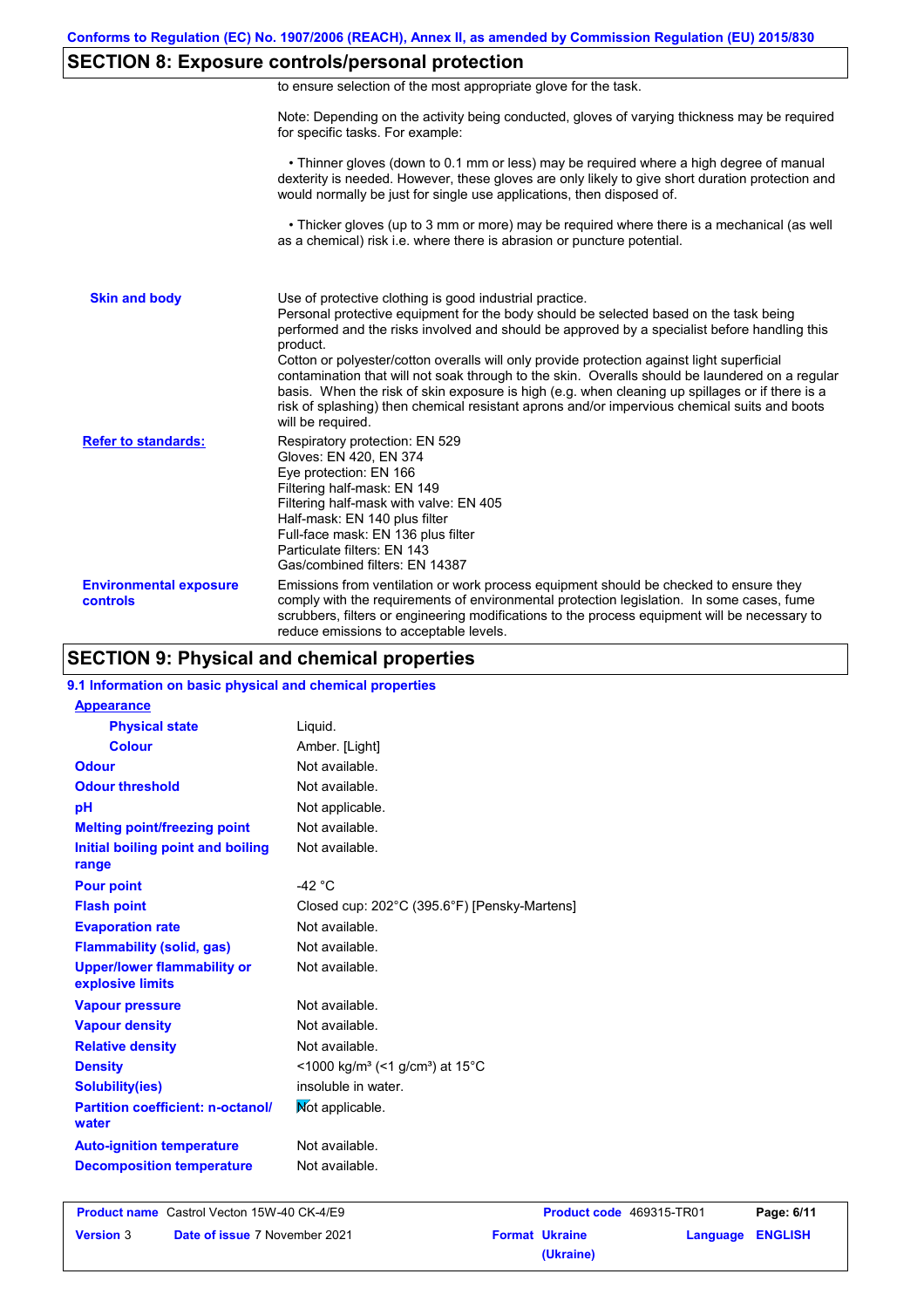# **SECTION 9: Physical and chemical properties**

| <b>Viscosity</b>            | Kinematic: 115 mm <sup>2</sup> /s (115 cSt) at $40^{\circ}$ C<br>Kinematic: 14.7 to 16 mm <sup>2</sup> /s (14.7 to 16 cSt) at 100 $^{\circ}$ C |
|-----------------------------|------------------------------------------------------------------------------------------------------------------------------------------------|
| <b>Explosive properties</b> | Not available.                                                                                                                                 |
| <b>Oxidising properties</b> | Not available.                                                                                                                                 |

#### **9.2 Other information**

No additional information.

|                                                   | <b>SECTION 10: Stability and reactivity</b>                                                                                                                             |  |  |  |  |
|---------------------------------------------------|-------------------------------------------------------------------------------------------------------------------------------------------------------------------------|--|--|--|--|
| <b>10.1 Reactivity</b>                            | No specific test data available for this product. Refer to Conditions to avoid and Incompatible<br>materials for additional information.                                |  |  |  |  |
| <b>10.2 Chemical stability</b>                    | The product is stable.                                                                                                                                                  |  |  |  |  |
| <b>10.3 Possibility of</b><br>hazardous reactions | Under normal conditions of storage and use, hazardous reactions will not occur.<br>Under normal conditions of storage and use, hazardous polymerisation will not occur. |  |  |  |  |
| <b>10.4 Conditions to avoid</b>                   | Avoid all possible sources of ignition (spark or flame).                                                                                                                |  |  |  |  |
| 10.5 Incompatible materials                       | Reactive or incompatible with the following materials: oxidising materials.                                                                                             |  |  |  |  |
| <b>10.6 Hazardous</b><br>decomposition products   | Under normal conditions of storage and use, hazardous decomposition products should not be<br>produced.                                                                 |  |  |  |  |

# **SECTION 11: Toxicological information**

### **11.1 Information on toxicological effects**

#### **Acute toxicity estimates**

| <b>Product/ingredient name</b>                                             | Oral (mg/<br>kg) | <b>Dermal</b><br>(mg/kg) | (gases)<br>(ppm) | Inhalation Inhalation Inhalation<br>(vapours)<br>(mg/l) | <b>(dusts)</b><br>and mists)<br>(mg/l) |
|----------------------------------------------------------------------------|------------------|--------------------------|------------------|---------------------------------------------------------|----------------------------------------|
| zinc bis [O-(6-methylheptyl)] bis [O-(sec-butyl)] bis<br>(dithiophosphate) | 2500             | N/A                      | N/A              | N/A                                                     | N/A                                    |

**Information on likely routes of exposure**

Routes of entry anticipated: Dermal, Inhalation.

#### **Potential acute health effects**

| <b>Inhalation</b>                       | Vapour inhalation under ambient conditions is not normally a problem due to low vapour<br>pressure.               |
|-----------------------------------------|-------------------------------------------------------------------------------------------------------------------|
| Ingestion                               | No known significant effects or critical hazards.                                                                 |
| <b>Skin contact</b>                     | Defatting to the skin. May cause skin dryness and irritation.                                                     |
| Eye contact                             | Not classified as an eye irritant. Based on data available for this or related materials.                         |
|                                         | Symptoms related to the physical, chemical and toxicological characteristics                                      |
| <b>Inhalation</b>                       | No specific data.                                                                                                 |
| Ingestion                               | No specific data.                                                                                                 |
| <b>Skin contact</b>                     | Adverse symptoms may include the following:<br>irritation<br>dryness<br>cracking                                  |
| Eye contact                             | No specific data.                                                                                                 |
|                                         | Delayed and immediate effects as well as chronic effects from short and long-term exposure                        |
| <b>Inhalation</b>                       | Overexposure to the inhalation of airborne droplets or aerosols may cause irritation of the<br>respiratory tract. |
| Ingestion                               | Ingestion of large quantities may cause nausea and diarrhoea.                                                     |
| <b>Skin contact</b>                     | Prolonged or repeated contact can defat the skin and lead to irritation and/or dermatitis.                        |
| Eye contact                             | Potential risk of transient stinging or redness if accidental eye contact occurs.                                 |
| <b>Potential chronic health effects</b> |                                                                                                                   |

| <b>Product name</b> Castrol Vecton 15W-40 CK-4/E9 |                                      | <b>Product code</b> 469315-TR01 |                       | Page: 7/11              |  |
|---------------------------------------------------|--------------------------------------|---------------------------------|-----------------------|-------------------------|--|
| <b>Version 3</b>                                  | <b>Date of issue 7 November 2021</b> |                                 | <b>Format Ukraine</b> | <b>Language ENGLISH</b> |  |
|                                                   |                                      |                                 | (Ukraine)             |                         |  |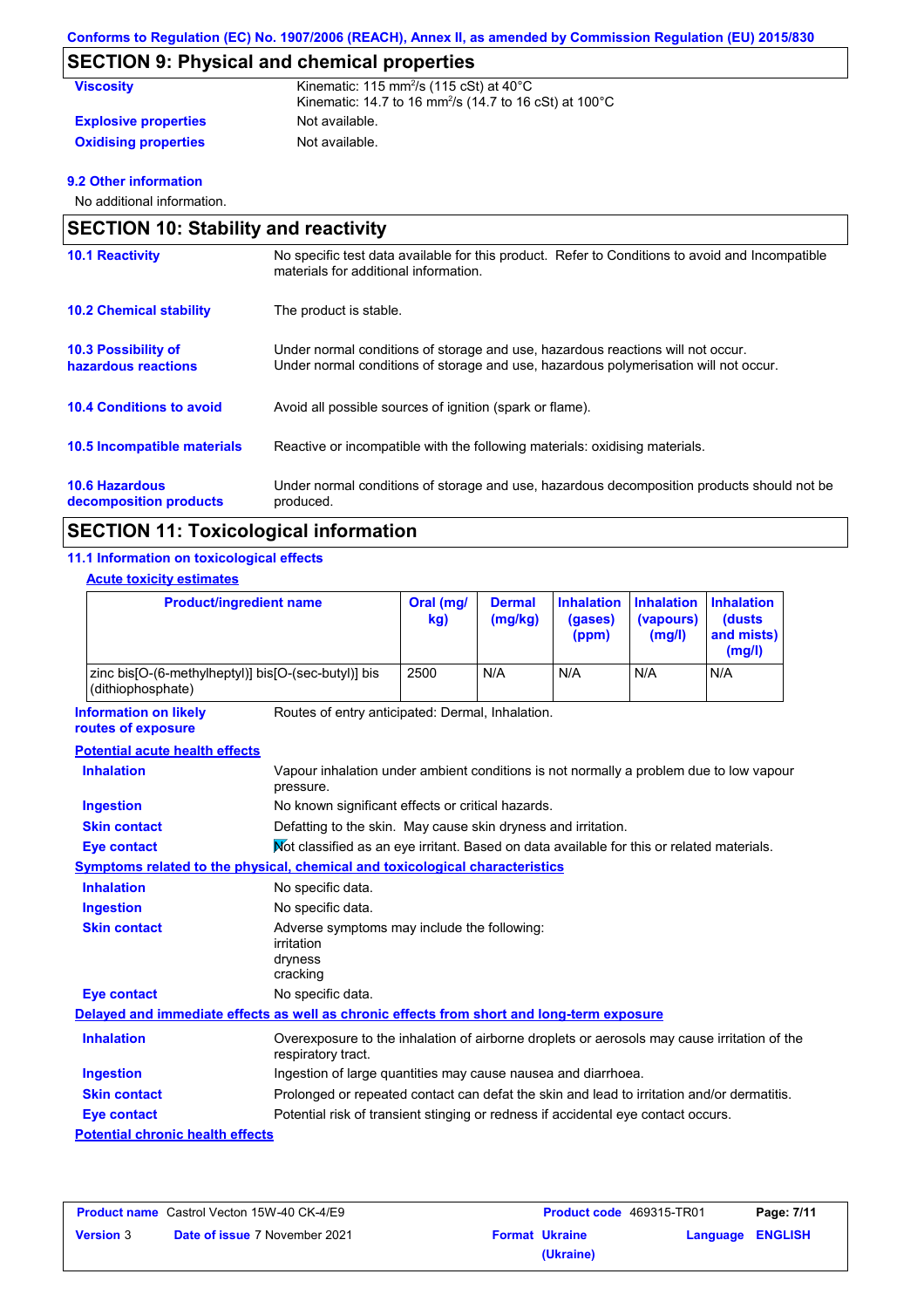# **SECTION 11: Toxicological information**

| <b>General</b>               | USED ENGINE OILS                                                                                                                                                                                                                                                                                                                                                                     |
|------------------------------|--------------------------------------------------------------------------------------------------------------------------------------------------------------------------------------------------------------------------------------------------------------------------------------------------------------------------------------------------------------------------------------|
|                              | Combustion products resulting from the operation of internal combustion engines contaminate<br>engine oils during use. Used engine oil may contain hazardous components which have the<br>potential to cause skin cancer. Frequent or prolonged contact with all types and makes of used<br>engine oil must therefore be avoided and a high standard of personal hygiene maintained. |
| <b>Carcinogenicity</b>       | No known significant effects or critical hazards.                                                                                                                                                                                                                                                                                                                                    |
| <b>Mutagenicity</b>          | No known significant effects or critical hazards.                                                                                                                                                                                                                                                                                                                                    |
| <b>Developmental effects</b> | No known significant effects or critical hazards.                                                                                                                                                                                                                                                                                                                                    |
| <b>Fertility effects</b>     | No known significant effects or critical hazards.                                                                                                                                                                                                                                                                                                                                    |

# **SECTION 12: Ecological information**

#### **12.1 Toxicity**

**Environmental hazards** Not classified as dangerous Product not classified for environmental effects. Based on data available for this or related materials.

#### **12.2 Persistence and degradability**

Expected to be biodegradable.

### **12.3 Bioaccumulative potential**

This product is not expected to bioaccumulate through food chains in the environment.

| <b>12.4 Mobility in soil</b>                            |                                                                      |
|---------------------------------------------------------|----------------------------------------------------------------------|
| <b>Soil/water partition</b><br><b>coefficient (Koc)</b> | Not available.                                                       |
| <b>Mobility</b>                                         | Spillages may penetrate the soil causing ground water contamination. |

#### **12.5 Results of PBT and vPvB assessment**

Product does not meet the criteria for PBT or vPvB according to Regulation (EC) No. 1907/2006, Annex XIII.

#### **12.6 Other adverse effects**

Spills may form a film on water surfaces causing physical damage to organisms. Oxygen transfer could also be impaired. **Other ecological information**

### **SECTION 13: Disposal considerations**

| <b>13.1 Waste treatment methods</b>   |                                                                                                                                                                      |
|---------------------------------------|----------------------------------------------------------------------------------------------------------------------------------------------------------------------|
| <b>Product</b>                        |                                                                                                                                                                      |
| <b>Methods of disposal</b>            | Where possible, arrange for product to be recycled. Dispose of via an authorised person/<br>licensed waste disposal contractor in accordance with local regulations. |
| <b>Hazardous waste</b>                | Yes.                                                                                                                                                                 |
| <b>European waste catalogue (EWC)</b> |                                                                                                                                                                      |

| Waste code | <b>Waste designation</b>                                        |
|------------|-----------------------------------------------------------------|
| $130205*$  | mineral-based non-chlorinated engine, gear and lubricating oils |
|            |                                                                 |

However, deviation from the intended use and/or the presence of any potential contaminants may require an alternative waste disposal code to be assigned by the end user.

| <b>Packaging</b>           |                                                                                                                                                                                                                                                                                                                                                                                                                                                                                                 |
|----------------------------|-------------------------------------------------------------------------------------------------------------------------------------------------------------------------------------------------------------------------------------------------------------------------------------------------------------------------------------------------------------------------------------------------------------------------------------------------------------------------------------------------|
| <b>Methods of disposal</b> | Where possible, arrange for product to be recycled. Dispose of via an authorised person/<br>licensed waste disposal contractor in accordance with local regulations.                                                                                                                                                                                                                                                                                                                            |
| <b>Special precautions</b> | This material and its container must be disposed of in a safe way. Care should be taken when<br>handling emptied containers that have not been cleaned or rinsed out. Empty containers or<br>liners may retain some product residues. Empty containers represent a fire hazard as they may<br>contain flammable product residues and vapour. Never weld, solder or braze empty containers.<br>Avoid dispersal of spilt material and runoff and contact with soil, waterways, drains and sewers. |
| <b>References</b>          | Commission 2014/955/EU<br>Directive 2008/98/EC                                                                                                                                                                                                                                                                                                                                                                                                                                                  |

| <b>Product name</b> Castrol Vecton 15W-40 CK-4/E9 |                                      | <b>Product code</b> 469315-TR01 |                       | Page: 8/11       |  |
|---------------------------------------------------|--------------------------------------|---------------------------------|-----------------------|------------------|--|
| <b>Version 3</b>                                  | <b>Date of issue 7 November 2021</b> |                                 | <b>Format Ukraine</b> | Language ENGLISH |  |
|                                                   |                                      |                                 | (Ukraine)             |                  |  |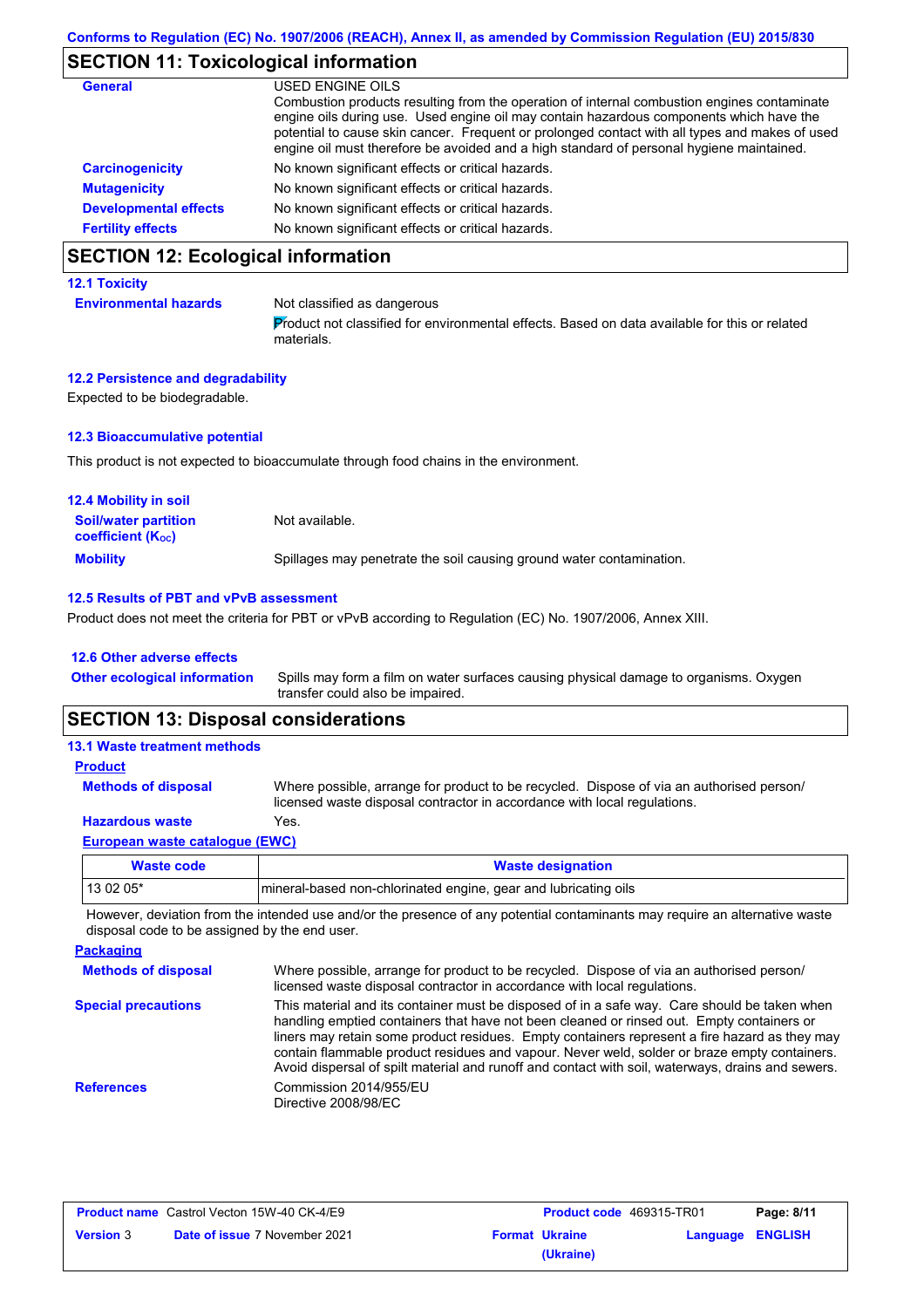#### - - - - - - - - - Not regulated. Not regulated. Not regulated. Not regulated. - - - **SECTION 14: Transport information ADR/RID IMDG IATA 14.1 UN number 14.2 UN proper shipping name 14.3 Transport hazard class(es) 14.4 Packing group ADN Additional information 14.5 Environmental hazards** No. 1980 | No. 1980 | No. 1980 | No. 1980 | No. 1980 | No. 1980 | No. 1980 | No. 1980 | No. 1980 | No. 1980 | Not regulated. - -<br>No. - -

**14.6 Special precautions for user** Not available.

#### **14.7 Transport in bulk according to IMO instruments**

Not available.

## **SECTION 15: Regulatory information**

**15.1 Safety, health and environmental regulations/legislation specific for the substance or mixture**

#### **EU Regulation (EC) No. 1907/2006 (REACH)**

**Annex XIV - List of substances subject to authorisation**

**Annex XIV**

None of the components are listed.

**Substances of very high concern**

### **Toxic to reproduction**

| Ingredient name            | Status    | <b>Reference number</b> |
|----------------------------|-----------|-------------------------|
| Phenol, dodecyl-, branched | Candidate | D(2021)4569-DC          |

#### **Substance of equivalent concern for human health**

| Ingredient name      | <b>Status</b> | <b>Reference number</b> |  |
|----------------------|---------------|-------------------------|--|
| <b>A</b> lkyl phenol | Candidate     | D(2021)4569-DC          |  |

### **Substance of equivalent concern for environment**

| Ingredient name     | Status    | <b>Reference number</b> |  |
|---------------------|-----------|-------------------------|--|
| <b>A</b> kyl phenol | Candidate | D(2021)4569-DC          |  |

# **Other regulations**

**United States inventory** 

**REACH Status** For the REACH status of this product please consult your company contact, as identified in Section 1.

At least one component is not listed and at least one component is inactive.

All components are listed or exempted. All components are listed or exempted. At least one component is not listed. **(TSCA 8b) Australia inventory (AIIC) Canada inventory China inventory (IECSC)**

All components are listed or exempted. All components are listed or exempted. **Japan inventory (CSCL) Korea inventory (KECI)**

All components are listed or exempted. **Philippines inventory** 

**(PICCS)**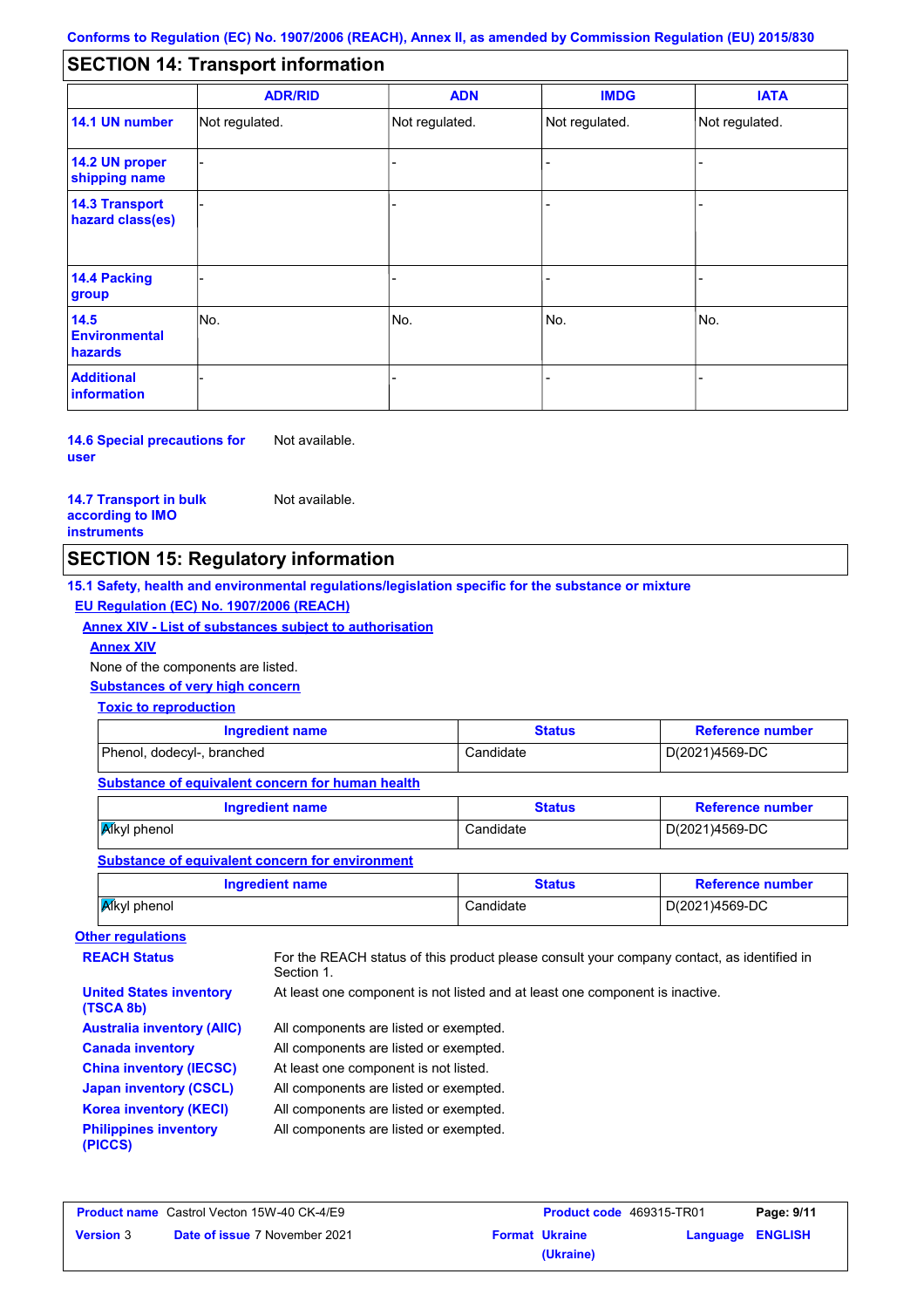# **SECTION 15: Regulatory information**

| <b>Taiwan Chemical</b>                    | All components are listed or exempted. |
|-------------------------------------------|----------------------------------------|
| <b>Substances Inventory</b>               |                                        |
| (TCSI)                                    |                                        |
| Ozone depleting substances (1005/2009/EU) |                                        |
| Not listed.                               |                                        |

### **Prior Informed Consent (PIC) (649/2012/EU)**

Not listed.

### **Seveso Directive**

This product is not controlled under the Seveso Directive.

| <b>15.2 Chemical safety</b> | A Chemical Safety Assessment has been carried out for one or more of the substances within  |
|-----------------------------|---------------------------------------------------------------------------------------------|
| assessment                  | this mixture. A Chemical Safety Assessment has not been carried out for the mixture itself. |

# **SECTION 16: Other information**

| <b>Abbreviations and acronyms</b> | ADN = European Provisions concerning the International Carriage of Dangerous Goods by                       |
|-----------------------------------|-------------------------------------------------------------------------------------------------------------|
|                                   | Inland Waterway<br>ADR = The European Agreement concerning the International Carriage of Dangerous Goods by |
|                                   | Road                                                                                                        |
|                                   | ATE = Acute Toxicity Estimate                                                                               |
|                                   | BCF = Bioconcentration Factor                                                                               |
|                                   | CAS = Chemical Abstracts Service                                                                            |
|                                   | CLP = Classification, Labelling and Packaging Regulation [Regulation (EC) No. 1272/2008]                    |
|                                   | CSA = Chemical Safety Assessment                                                                            |
|                                   | CSR = Chemical Safety Report                                                                                |
|                                   | DMEL = Derived Minimal Effect Level                                                                         |
|                                   | DNEL = Derived No Effect Level                                                                              |
|                                   | EINECS = European Inventory of Existing Commercial chemical Substances                                      |
|                                   | ES = Exposure Scenario                                                                                      |
|                                   | EUH statement = CLP-specific Hazard statement                                                               |
|                                   | EWC = European Waste Catalogue                                                                              |
|                                   | GHS = Globally Harmonized System of Classification and Labelling of Chemicals                               |
|                                   | IATA = International Air Transport Association                                                              |
|                                   | IBC = Intermediate Bulk Container                                                                           |
|                                   | IMDG = International Maritime Dangerous Goods                                                               |
|                                   | LogPow = logarithm of the octanol/water partition coefficient                                               |
|                                   | MARPOL = International Convention for the Prevention of Pollution From Ships, 1973 as                       |
|                                   | modified by the Protocol of 1978. ("Marpol" = marine pollution)                                             |
|                                   | OECD = Organisation for Economic Co-operation and Development                                               |
|                                   | PBT = Persistent, Bioaccumulative and Toxic                                                                 |
|                                   | <b>PNEC = Predicted No Effect Concentration</b>                                                             |
|                                   | REACH = Registration, Evaluation, Authorisation and Restriction of Chemicals Regulation                     |
|                                   | [Regulation (EC) No. 1907/2006]                                                                             |
|                                   | RID = The Regulations concerning the International Carriage of Dangerous Goods by Rail                      |
|                                   | RRN = REACH Registration Number                                                                             |
|                                   | SADT = Self-Accelerating Decomposition Temperature                                                          |
|                                   | SVHC = Substances of Very High Concern                                                                      |
|                                   | STOT-RE = Specific Target Organ Toxicity - Repeated Exposure                                                |
|                                   | STOT-SE = Specific Target Organ Toxicity - Single Exposure                                                  |
|                                   | $TWA = Time$ weighted average<br>$UN = United Nations$                                                      |
|                                   | $UVCB = Complex\;hydrocarbon\; substance$                                                                   |
|                                   | VOC = Volatile Organic Compound                                                                             |
|                                   | vPvB = Very Persistent and Very Bioaccumulative                                                             |
|                                   | Varies = may contain one or more of the following $64741-88-4$ / RRN 01-2119488706-23,                      |
|                                   | 64741-89-5 / RRN 01-2119487067-30, 64741-95-3 / RRN 01-2119487081-40, 64741-96-4/ RRN                       |
|                                   | 01-2119483621-38, 64742-01-4 / RRN 01-2119488707-21, 64742-44-5 / RRN                                       |
|                                   | 01-2119985177-24, 64742-45-6, 64742-52-5 / RRN 01-2119467170-45, 64742-53-6 / RRN                           |
|                                   | 01-2119480375-34, 64742-54-7 / RRN 01-2119484627-25, 64742-55-8 / RRN                                       |
|                                   | 01-2119487077-29, 64742-56-9 / RRN 01-2119480132-48, 64742-57-0 / RRN                                       |
|                                   | 01-2119489287-22, 64742-58-1, 64742-62-7 / RRN 01-2119480472-38, 64742-63-8,                                |
|                                   | 64742-65-0 / RRN 01-2119471299-27, 64742-70-7 / RRN 01-2119487080-42, 72623-85-9 /                          |
|                                   | RRN 01-2119555262-43, 72623-86-0 / RRN 01-2119474878-16, 72623-87-1 / RRN                                   |
|                                   | 01-2119474889-13                                                                                            |
|                                   |                                                                                                             |

### **Procedure used to derive the classification according to Regulation (EC) No. 1272/2008 [CLP/GHS]**

| <b>Classification</b> |                                                   | <b>Justification</b>     |          |                |
|-----------------------|---------------------------------------------------|--------------------------|----------|----------------|
| Not classified.       |                                                   |                          |          |                |
|                       |                                                   |                          |          |                |
|                       | <b>Product name</b> Castrol Vecton 15W-40 CK-4/E9 | Product code 469315-TR01 |          | Page: 10/11    |
| <b>Version 3</b>      | <b>Date of issue 7 November 2021</b>              | <b>Format Ukraine</b>    | Language | <b>ENGLISH</b> |

**(Ukraine)**